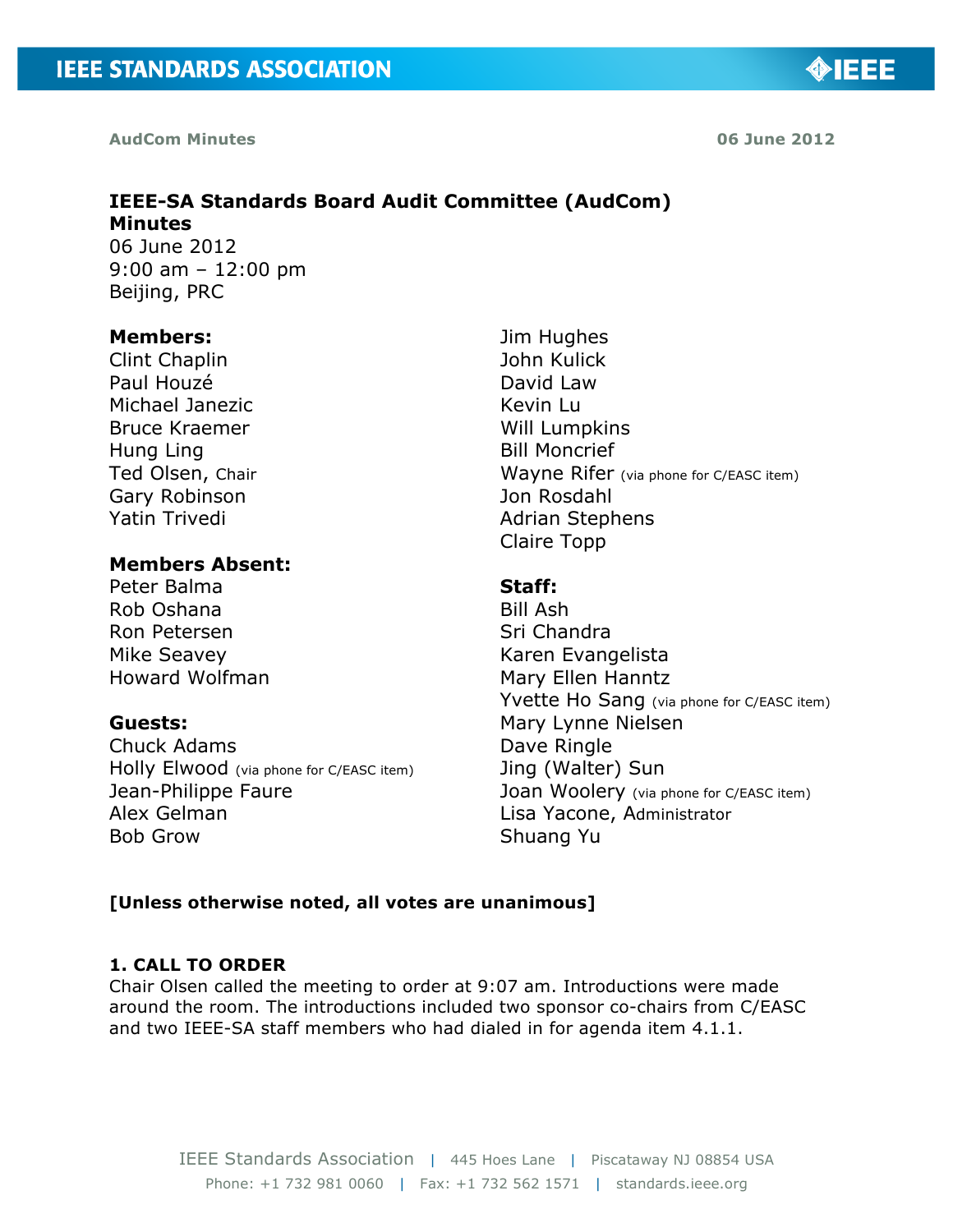## **2. REVIEW AND APPROVAL OF THE AGENDA**

A motion was made, and seconded, to approve the agenda. Upon vote, the motion passed.

## **3. APPROVAL OF MINUTES OF THE 27 MARCH 2012 AUDCOM MEETING**

Lisa noted that the 27 March 2012 meeting minutes would be updated to clarify the statement AudCom made at the March meeting regarding revised P&P and Clause 9 - Interpretations. The following text in red will be added to the minutes: During review of this P&P, AudCom agreed that Sponsors working on new or revised P&P submittals should be encouraged to remove current clause "9.0 Interpretations" from their P&P since, as of 1 January 2012, the IEEE no longer offers interpretations of its standards. Sponsors who have current accepted P&Ps not yet due for review are not required to make this change until their P&Ps are due for normal review.

A motion was made, and seconded, to approve the updated minutes of the 27 March 2012. Upon vote, the minutes were approved.

## **4. P&P REVIEW**

## **4.1 Status of Continuing Sponsor P&P Review**

#### **4.1.1 C/EASC** - Clint Chaplin, Paul Houzé

Clint reported that he, Joan Woolery (staff liaison to C/EASC) and Lisa Yacone had a follow up teleconference on 16 April 2012 with Holly Elwood of C/EASC and Chuck Walrad (sponsor chair of C/SAB) to continue discussing concerns that he and Paul had voiced while reviewing the revised P&P submitted by C/EASC. The Sponsor subsequently submitted another revision on 2 May 2012. Paul and Clint confirmed the latest revision met with their approval. There was a last minute request to change term of membership from 2 years to 3 in Clause 4.0. This change was found to be acceptable.

#### **Motion: To accept the C/EASC P&P. Upon vote, the motion passed.**

#### **4.1.2 C/FIPA - Hung Ling, H Wolfman**!!

Hung reported that they are waiting for a revised set of P&P to be uploaded from the Sponsor. The Sponsor is reportedly undergoing a change in chair. Once the new chair has a chance to review the document, it will be uploaded.

This P&P will continue under review.

#### **4.2 New Sponsor P&P Review**

#### **4.3 Working Group P&P Review**

#### **4.3.1 C/EASC** – Paul Houzé, Clint Chaplin, Ted Olsen

Paul reported that an initial review had been performed by himself and Ted. Results of the initial review were sent to the Sponsor. There were a number of